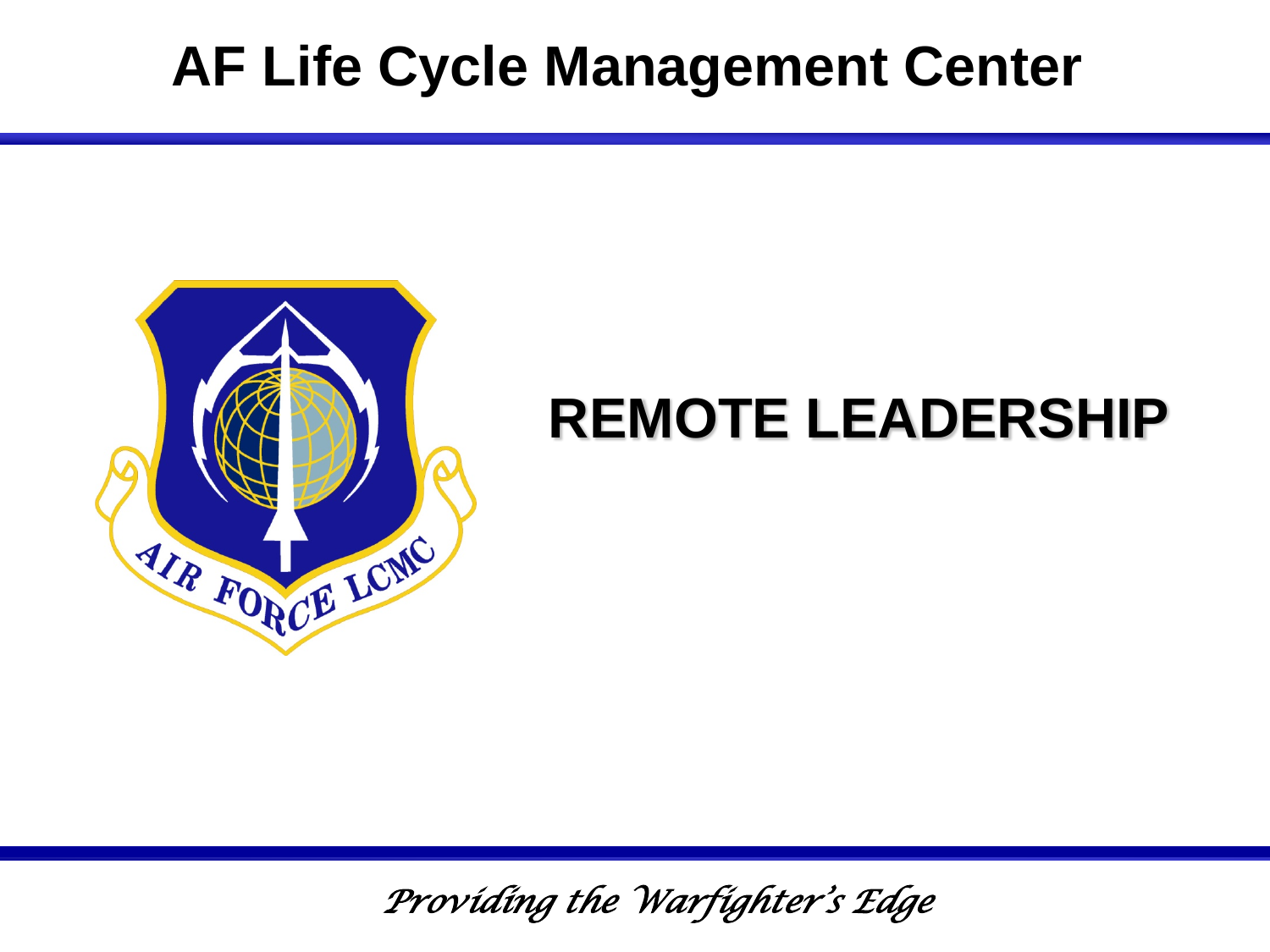

**Recommendation**



- *AFLCMC… Providing the Warfighter's Edge*
- **Review "The Long-Distance Leader" summary**
	- **Authors: Kevin Eikenberry and Wayne Turmel**
	- **Copyright 2018, 191 pages**

### • **View "The Long-Distance Leader" video:**

– **<https://www.youtube.com/watch?v=PARzCqkBcbY>**



#### • **Search/review articles on remote leadership**

- **[https://ideas.bkconnection.com/the-secret-to-long-distance-leadership-little-hinges-big](https://ideas.bkconnection.com/the-secret-to-long-distance-leadership-little-hinges-big-doors)doors**
- **[https://ideas.darden.virginia.edu/virtual-culture-and-leadership-how-to-manage-long](https://ideas.darden.virginia.edu/virtual-culture-and-leadership-how-to-manage-long-distance-teams)distance-teams**
- **[https://www.timecamp.com/blog/2018/07/virtual-leadership-or-how-to-be-a-good-long](https://www.timecamp.com/blog/2018/07/virtual-leadership-or-how-to-be-a-good-long-distance-leader/)distance-leader/**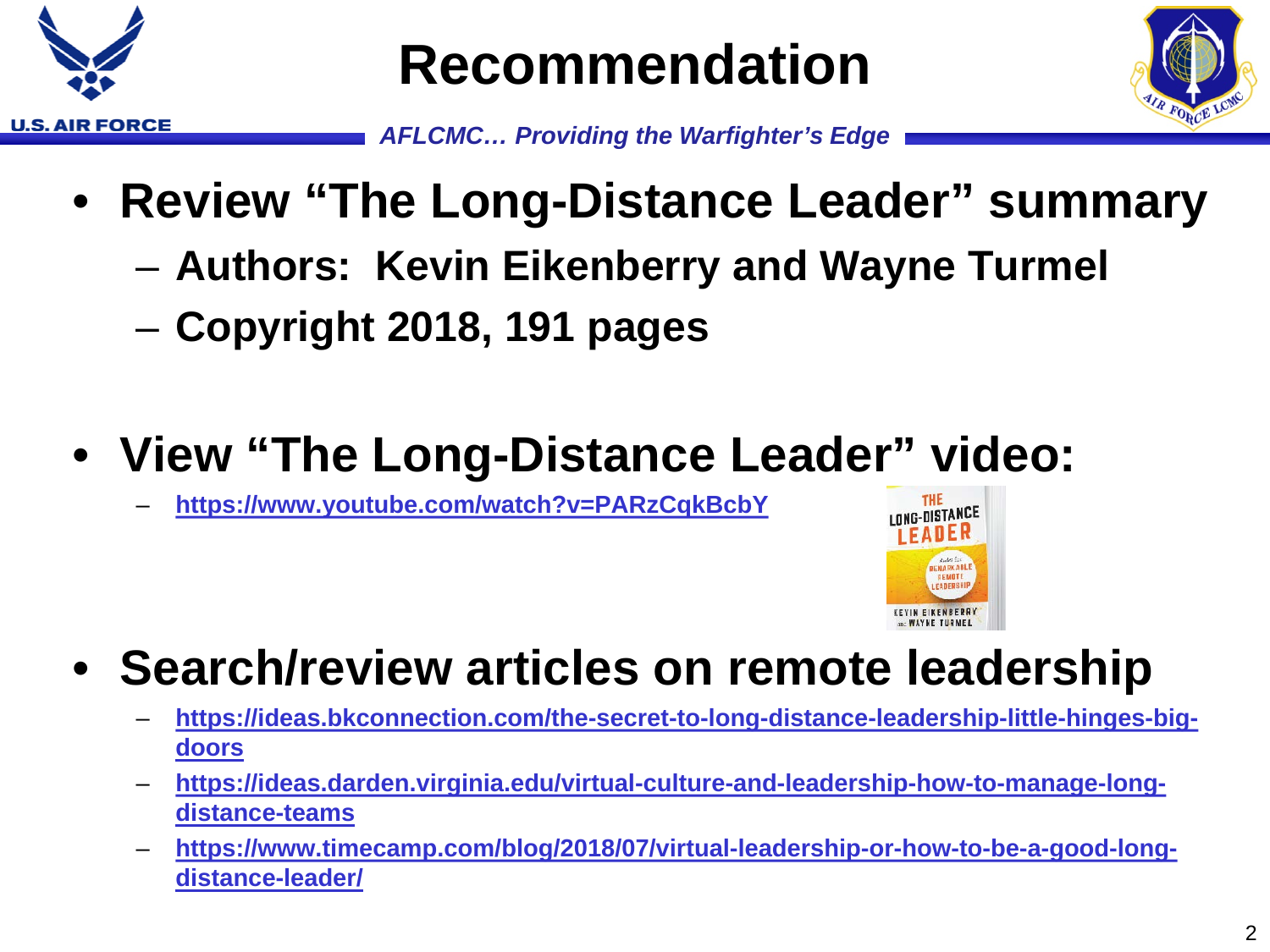

#### *AFLCMC… Providing the Warfighter's Edge* **Rules for Remarkable Remote Leadership**



- **#1 - Think about leadership first, location second**
- **#2 – Accept the fact that leading remotely requires you to lead differently**
- **#3 – Working remotely changes the interpersonal dynamics, even if you don't want it to**
- **#4 – Use technology as a tool, not as a barrier**
- **#5 – Leading requires a focus on outcomes**
- **#6 – Leading successfully requires achieving goals**
- **#7 – Focus on achieving goals, not just setting them**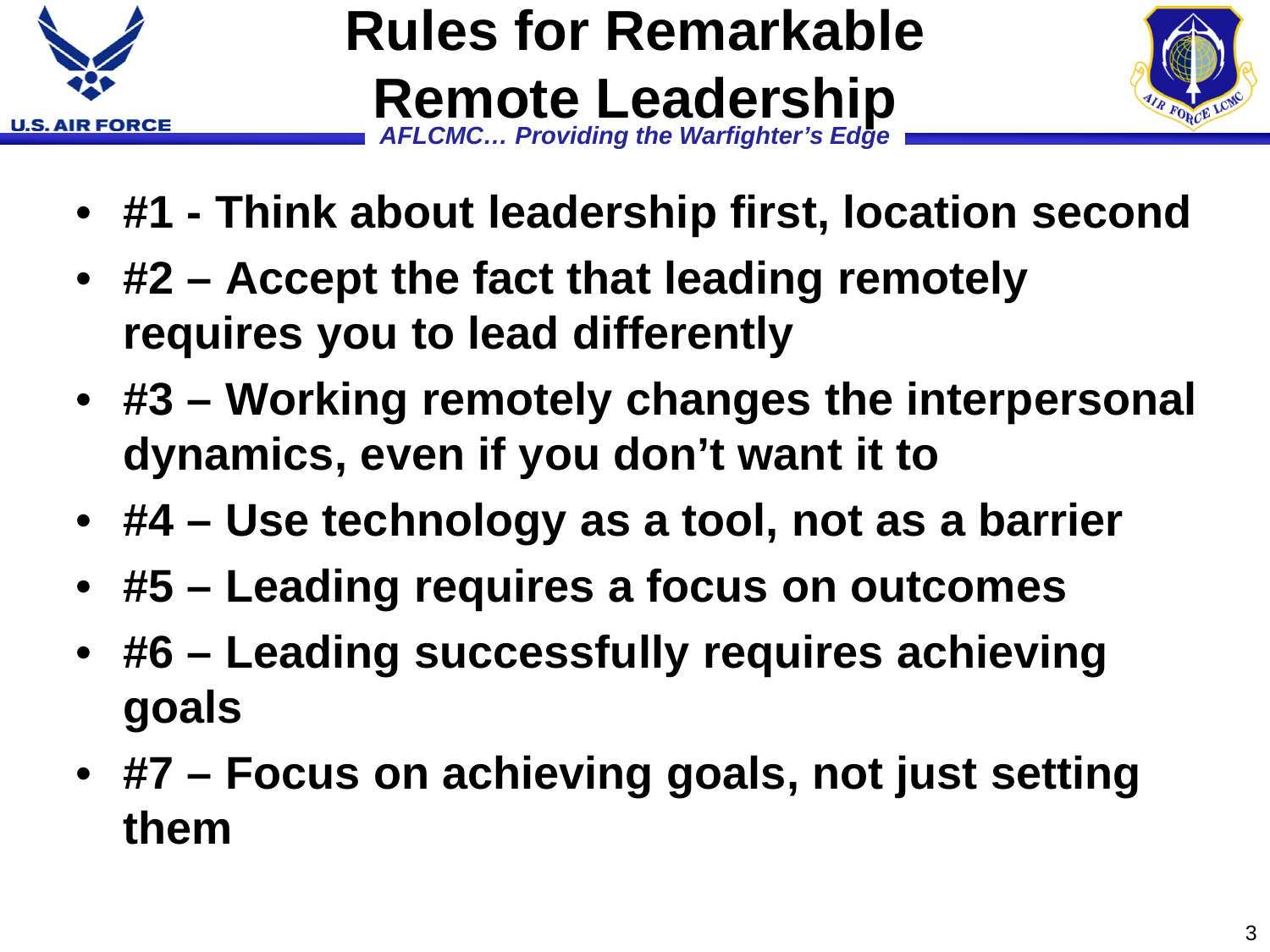

#### *AFLCMC… Providing the Warfighter's Edge* **Rules for Remarkable Remote Leadership**



- **#8 – Coach your team effectively regardless of where they work**
- **#9 – Communicate in the manner that works best for others rather than your personal preferences**
- **#10 – Leading successfully requires understanding what people are thinking, not just what they are doing**
- **#11 – Building trust at a distance doesn't happen by accident**
- **#12 – Identify the leadership results you need, then select communication tools to achieve them**
- **#13 – Maximize a tool's capabilities or you'll minimize your effectiveness** <sup>4</sup>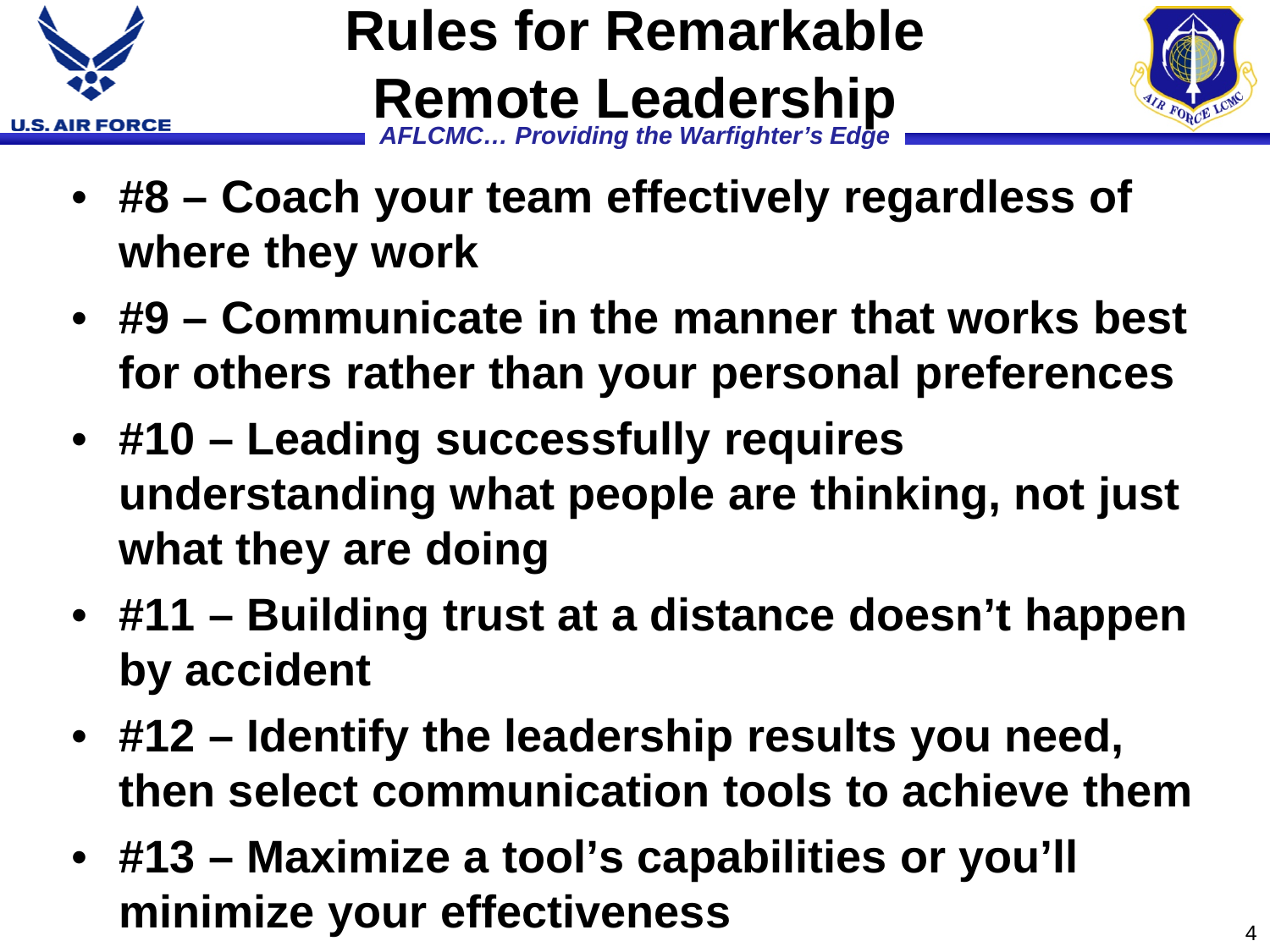

#### *AFLCMC… Providing the Warfighter's Edge* **Rules for Remarkable Remote Leadership**



- **#14 – Seek feedback to best serve outcomes**
- **#15 – Examine your beliefs and self-talk – they define how you lead**
- **#16 – Accept that you can't do it all – you shouldn't try anyway**
- **#17 – Balance your priorities to be a Remarkable Long-Distance Leader**
- **#18 – Ensure your leadership development prepares Long-Distance Leaders**
- **#19 – When all else fails, remember Rule #1**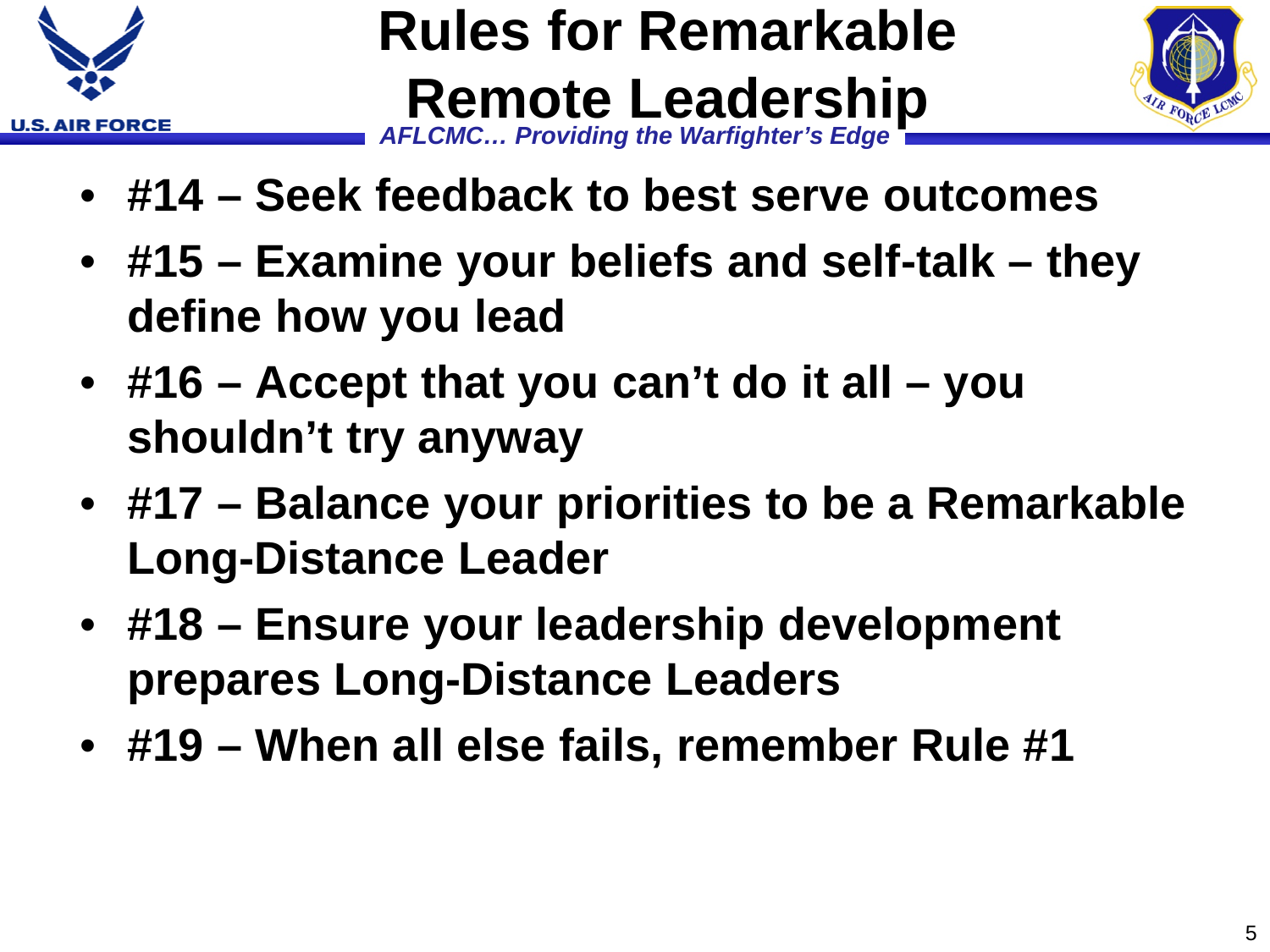6

- **The job of leading remains the same whether your team is together or not!**
- **Remarkable Leaders…**
	- **Learn Continually -Champion Change**
	- **Communicate Powerfully -Build Relationships**
	-
	-
	- **Value Collaboration and Teamwork**
	- **Solve Problems and Make Decisions**
	- **Take Responsibility and are Accountable**
	- **Manage Projects and Processes Successfully**
	- **Set Goals and Support Goal Achievement**
- **(Ref.: "***Remarkable Leadership***"- Kevin Eikenberry)**

- 
- **Develop Others -Focus on Customers**
- **Influence with Impact -Think and Act Innovatively**

*AFLCMC… Providing the Warfighter's Edge* **13 Leadership Competencies That Apply to All Leaders**



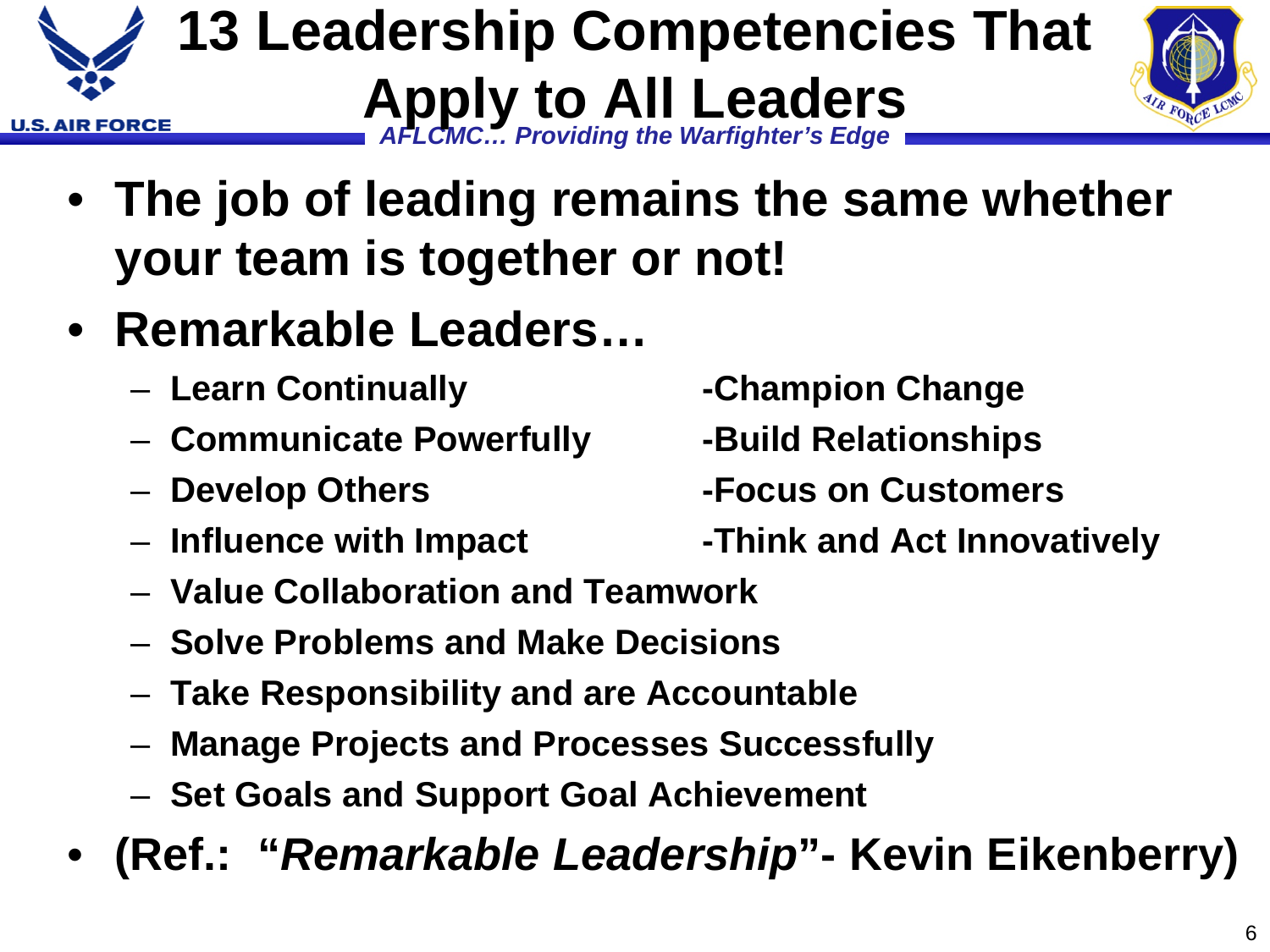

## **Remote Leadership**



- **Long-distance leaders are physically separated from some of their team**
	- **Team may be co-located, completely remote or a hybrid** 
		- **Hybrid teams**
			- **People share workspace or are in other locations**
			- **Processes and access to info can change daily**
			- **Most of the team may be in the office one day then be completely virtual the next day**
- **Free survey for those with remote staff: [http://RemoteLeadershipInstitute.com/LDLsurvey](http://remoteleadershipinstitute.com/LDLsurvey)**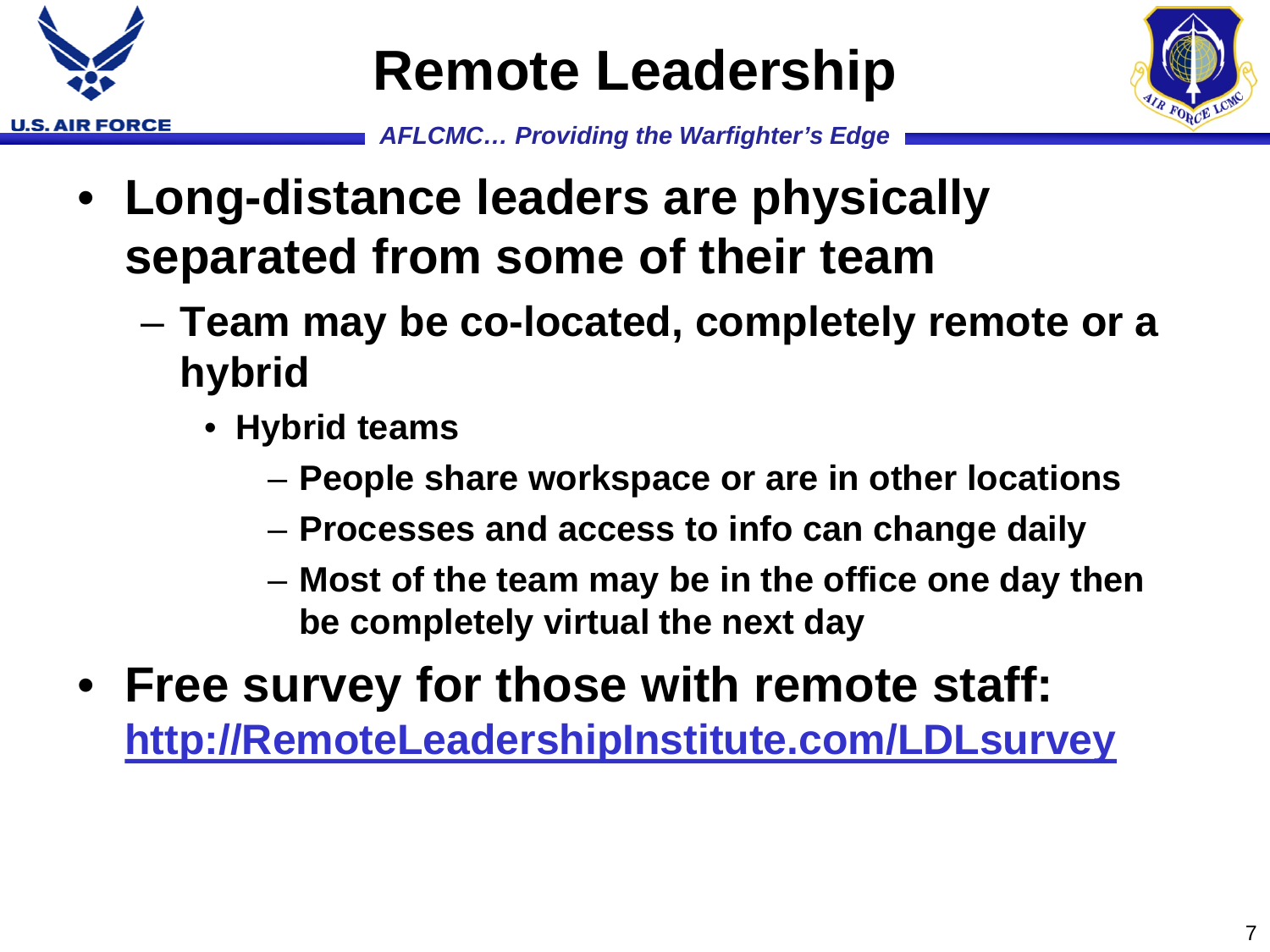

# **What Has Changed**



- **Geography**
- **You are out of sight**
- **Technology**
- **Working Relationships**
- **You get fewer communication cues**
- **Information gets filtered**
- **Your leadership approach may need to change**
- **People's needs change**
- **More individual work focus**
- **Working in isolation**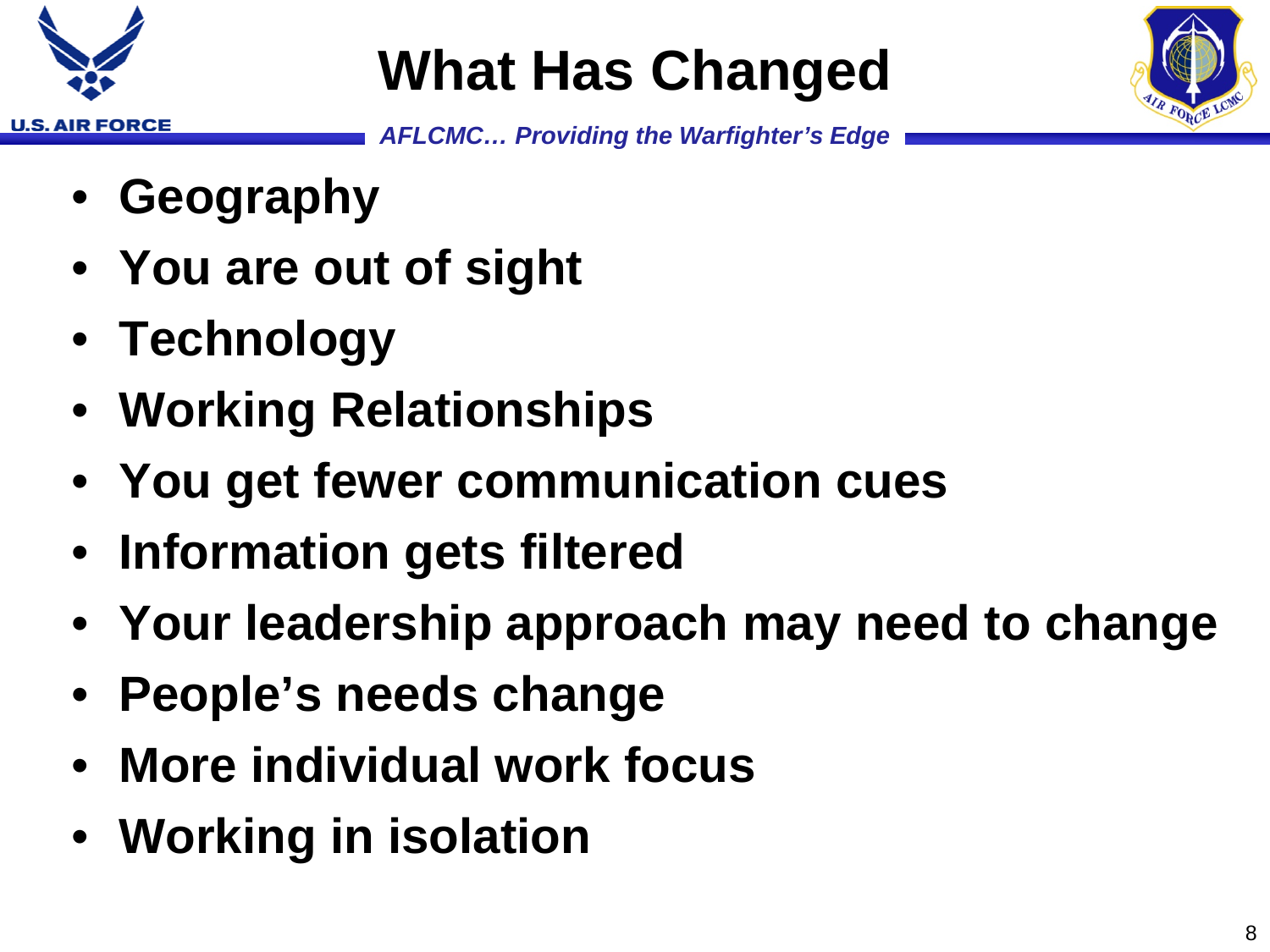

# **What Hasn't Changed**



- **Your primary focus (should be your people)**
- **The fundamentals of human behavior**
	- **Understand wants, needs, desires, fears, anxieties (work location doesn't change these)**
- **The principles of leadership**
- **The roles of leaders** 
	- **To coach, influence, communicate, set goals, lead**
- **The high-level expectations of output**
	- **Finish projects on time/cost/schedule, work safely, hit production targets, meet a budget, etc.**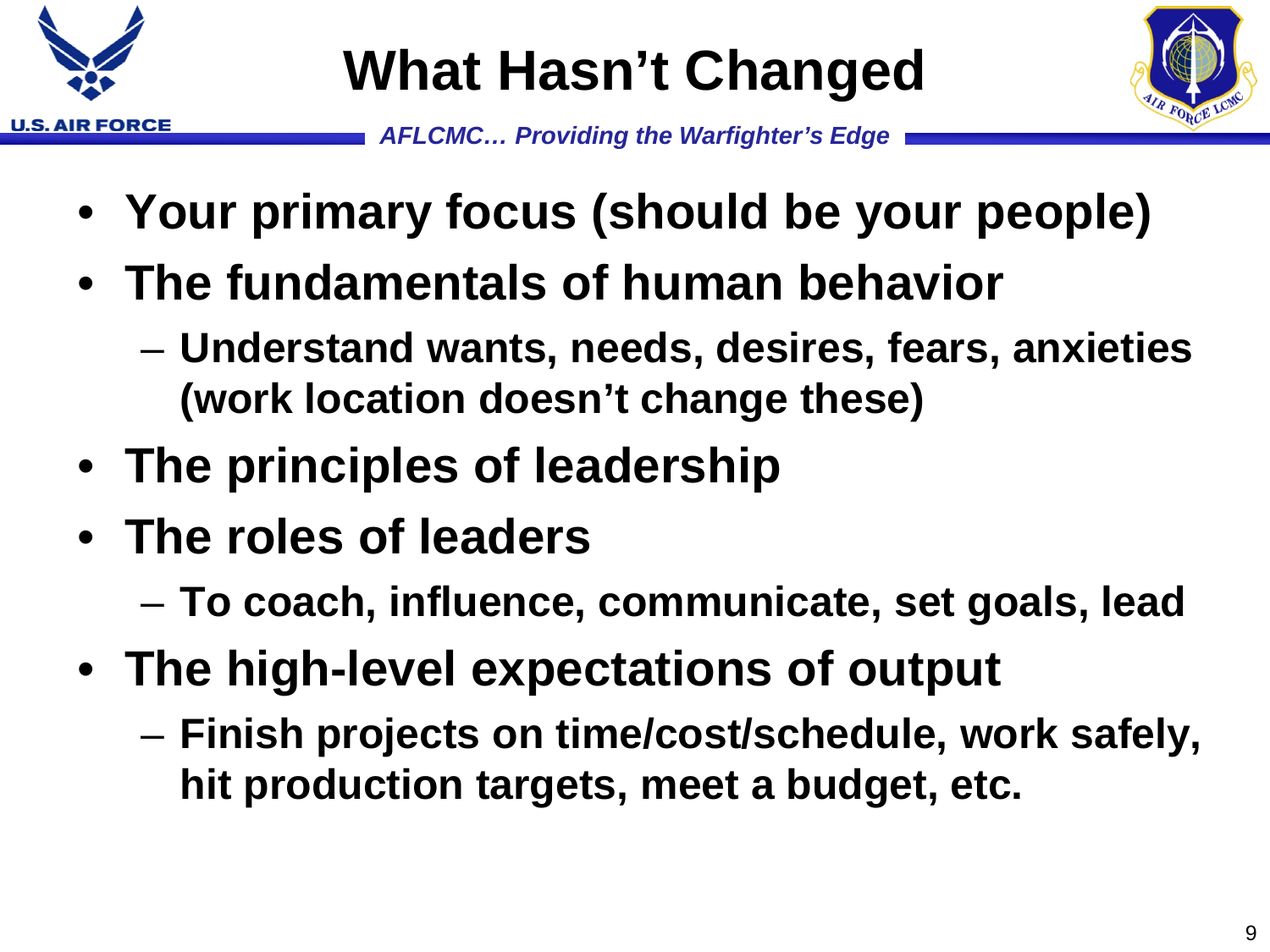





- **Leadership is not something we have or possess**
	- **Leadership isn't a title or a position**
	- **Leadership is something that we do – action!**
- **Leadership isn't easy**
	- **…it requires study and practice to become skilled**

*"The* **greatest** *leader is not necessarily the one who does the greatest things. He is the one that gets the people to do the greatest things."*

- *Ronald Reagan*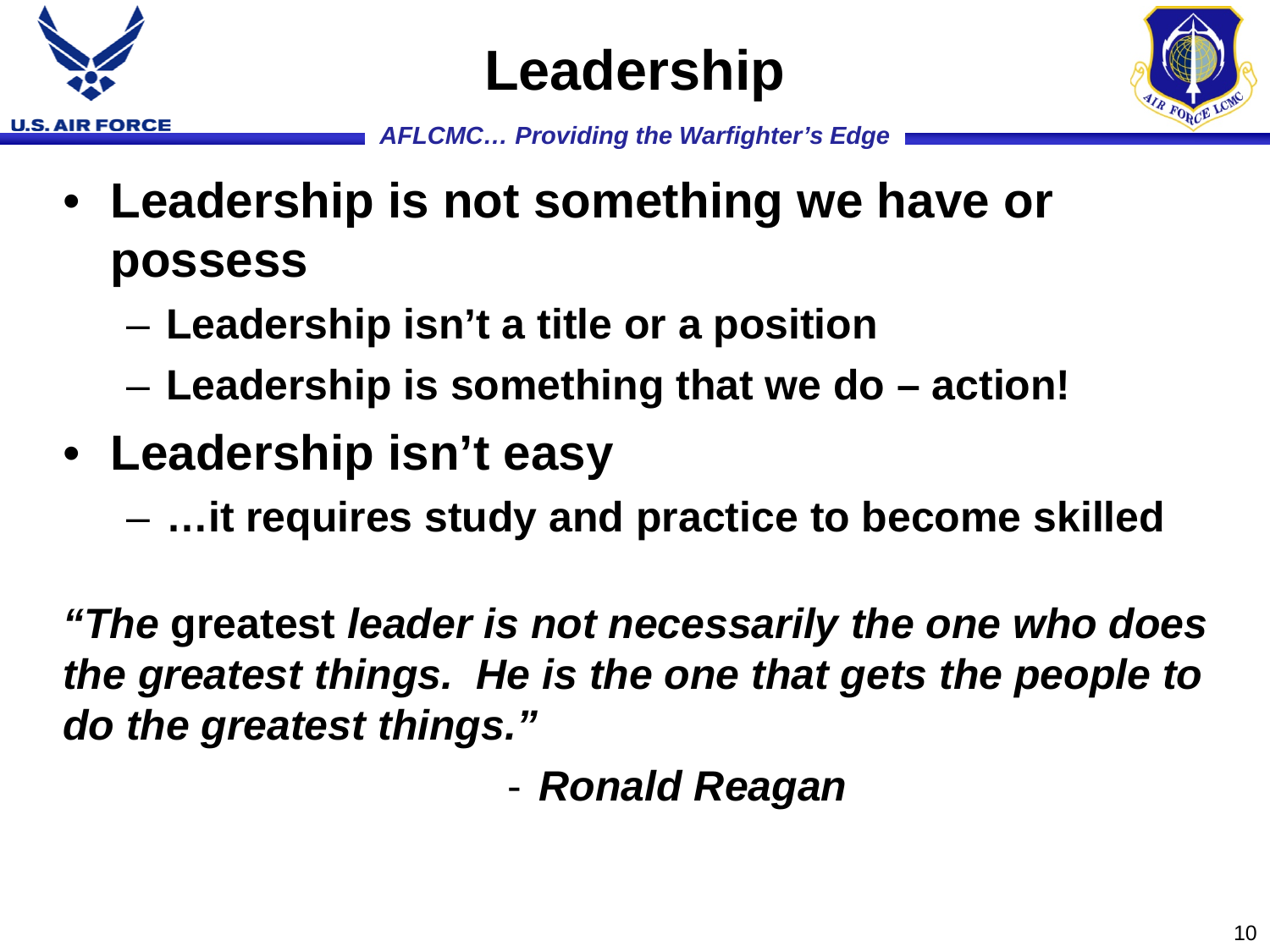





- **Ask your team to individually define or describe leadership in exactly six words**
	- **Two fundamental points come through:**
		- **Leadership is about Outcomes**
			- **Stated with words like goals, mission, vision, success**
		- **Leadership is about Other People**
			- **Stated with words like influencing, coaching, communicating, building teams**
		- **…let's not forget Ourselves – while leadership is about reaching desired outcomes with and through other people, none of that happens without YOU!**
- **General agreement on what good leadership looks like regardless of where one lives/works**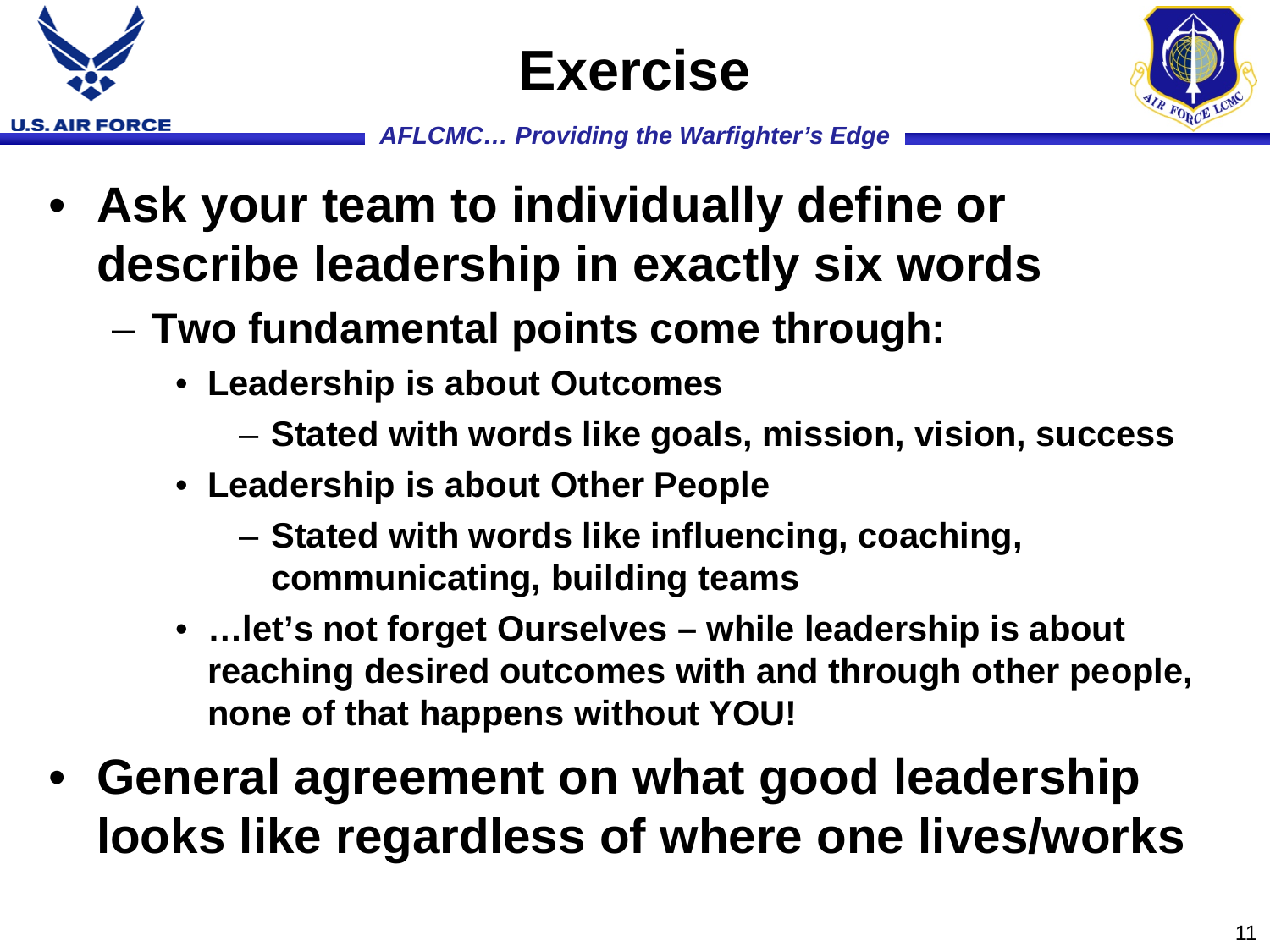

# **Focus On Others**



- **Long-Distance Leaders focus on others because they:**
	- **Can't do it alone**
	- **Win when their people win**
	- **Build trust when they focus on others**
	- **Build relationships when they focus on others**
	- **Are more influential when they focus on others**
	- **Understand that team members are more engaged when the focus is on them**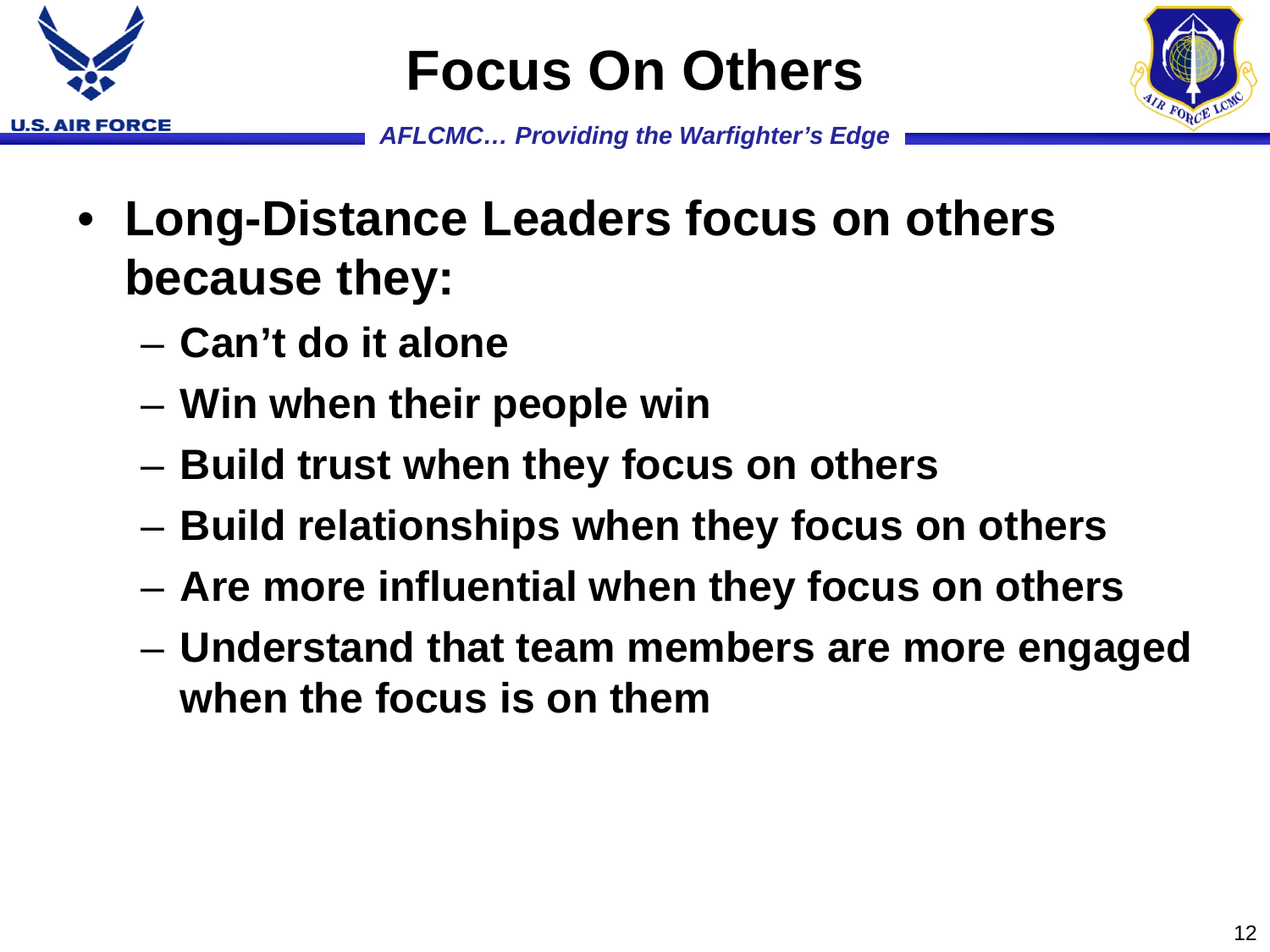

# **Common Questions**



- **What are my people doing?**
- **Is my team accomplishing anything?**
- **Is my team distracted working from home or wherever they're working?**
- **Is my team working too much?**
- **The 4 reasons these questions bother you:**
	- **You're focused on activity; not accomplishment**
	- **You think you would be distracted so you project that onto others**
	- **You fundamentally believe that "when the cat's away, the mice will play"**
	- **You have a perceived need for greater control**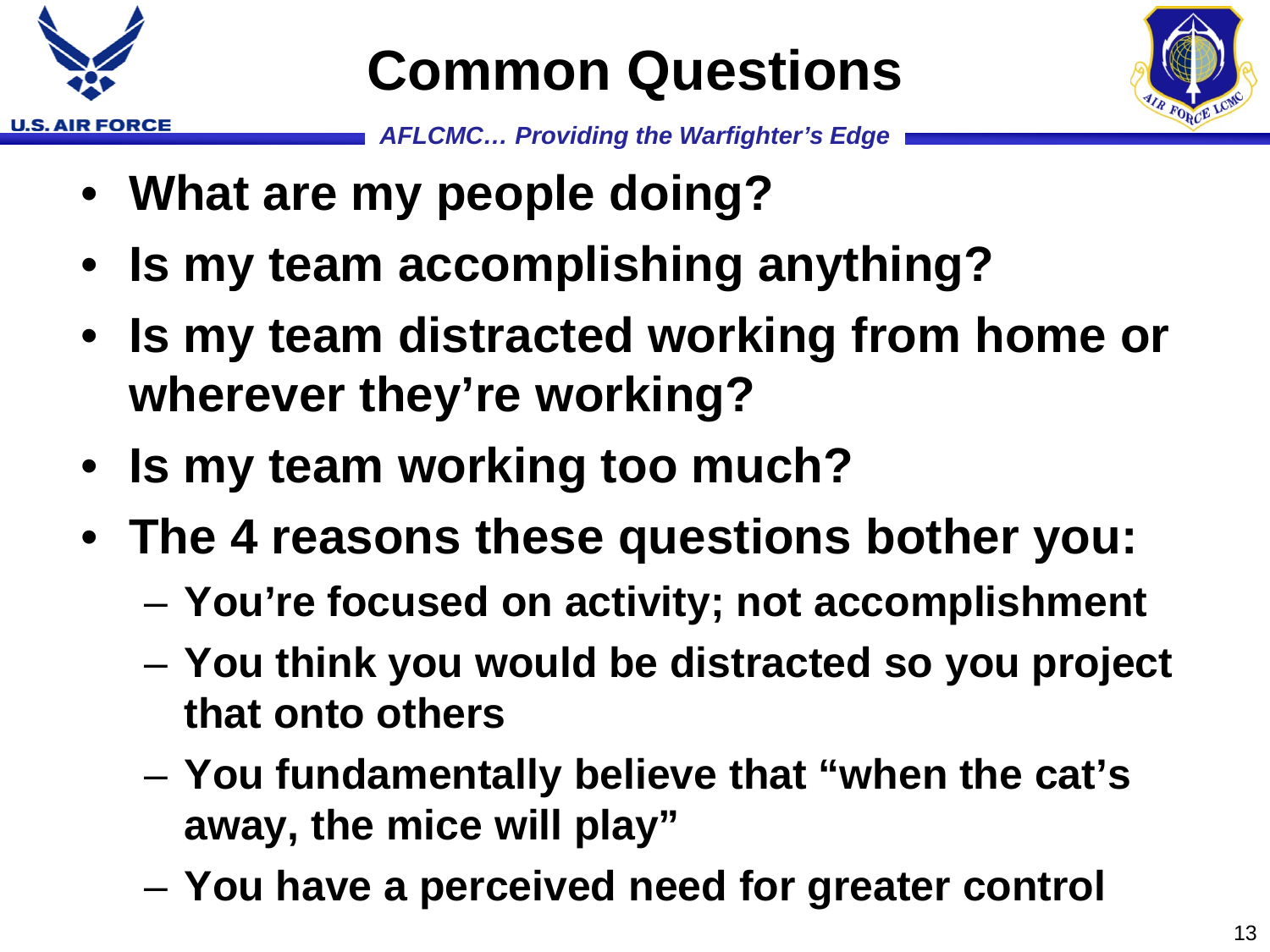

# **Goals and Feedback**



- **Focus on** *achieving* **goals, not just setting them**
- **Check in, don't check up**
	- **Check in's should be regular and expected**
	- **Intention is to support and help where needed**
	- **One person's short check in can be another's intrusive micromanagement**
- **Make it your goal to delegate anything that isn't critical**
	- **Delegation takes time, patience and effort**
	- **Focus on the other person's success rather than getting rid of the task**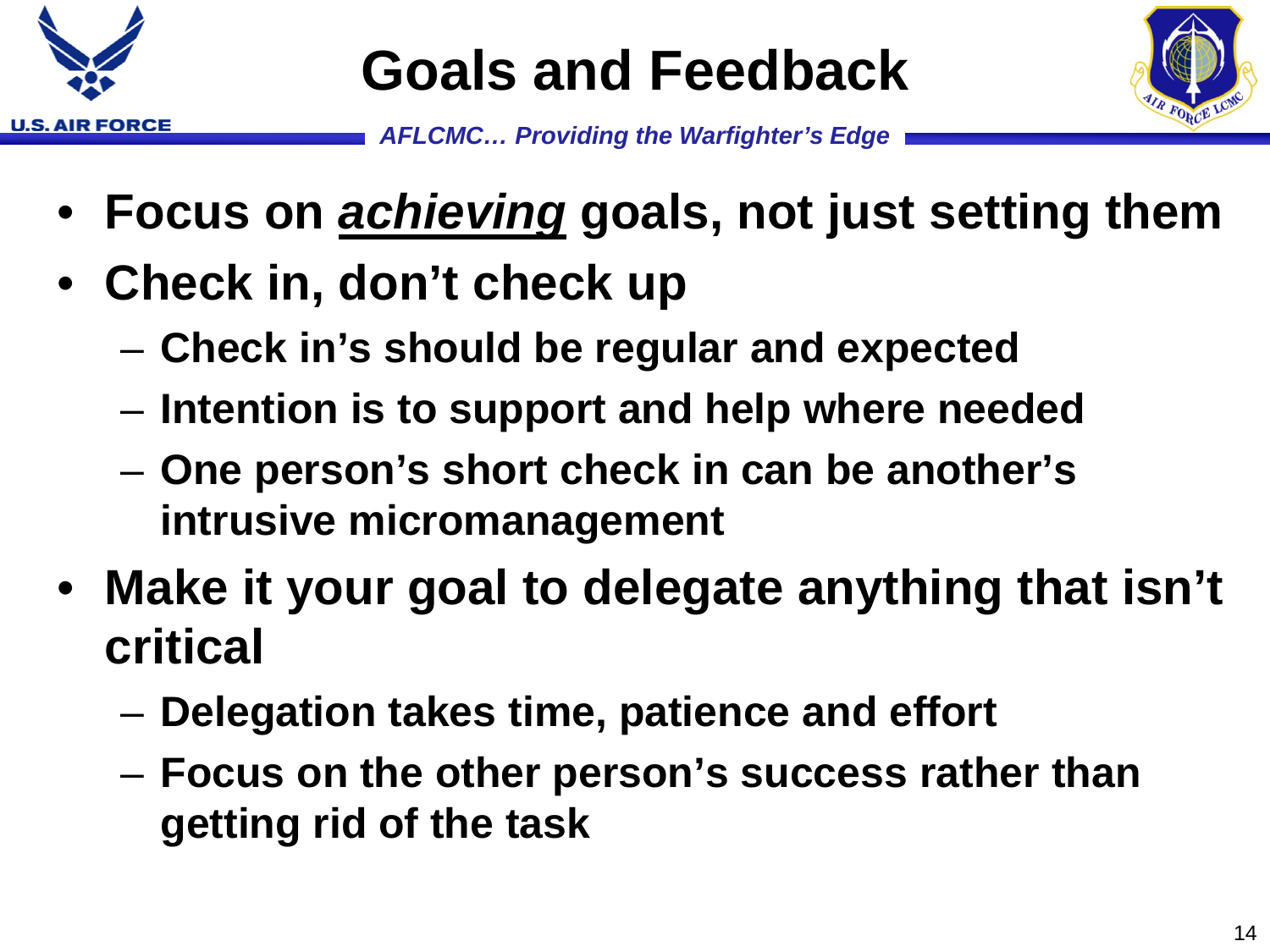

# **Goals and Feedback**



- **Ask subordinates to share feedback on themselves -**
	- **"What feedback would you give yourself?"**
- **When you provide feedback first, what is left for the individual to share?**
- **Open the conversation – does the team feel on track?**
	- **If not, refocus the team goals and plans**
	- **Find three positive, meaningful things to share with members of your team before the end of the day and then go share them**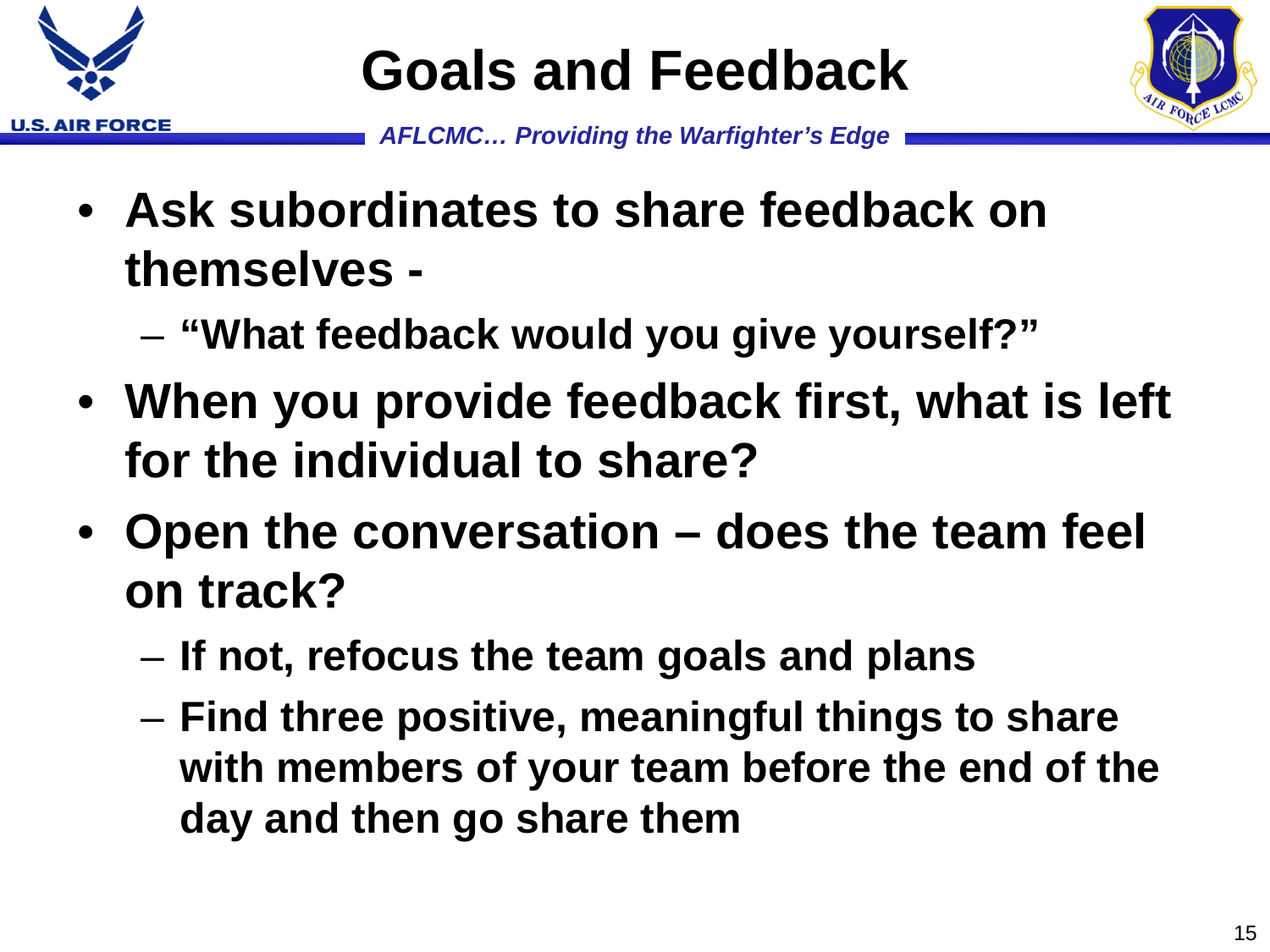

# **Engaging Others**



- **Leading remotely requires influence more than command**
- **Levels of accountability, trust and proactive communication are critical when not in close physical proximity**
- **How are you seen? Your team wants to know:**
	- **Do you care about them? The work?**
	- **What work is important?**
	- **Can you be trusted?**
	- **Who are your favorites?**
	- **Do you give preferential treatment to one group?**
	- **Do you do the things you ask them to do?**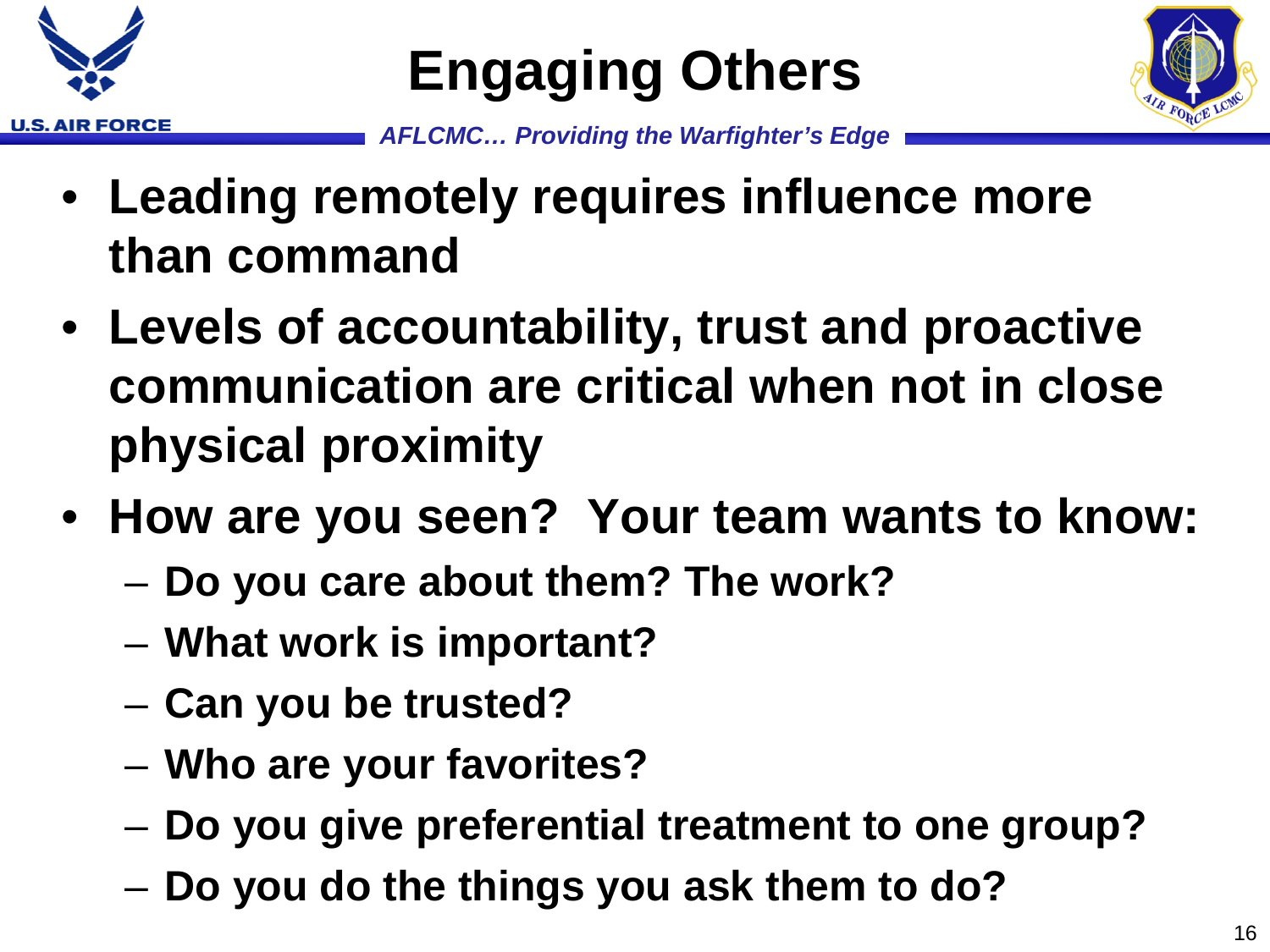



- **When people trust you and you trust them, things…**
	- **Work better**
	- **More work gets done**
	- **Work gets done faster**
- **When working remotely, trust is harder to build and more easily broken**
- **Components for high levels of trust to exist:**
	- **Common purpose**
	- **Competence**
	- **Motives**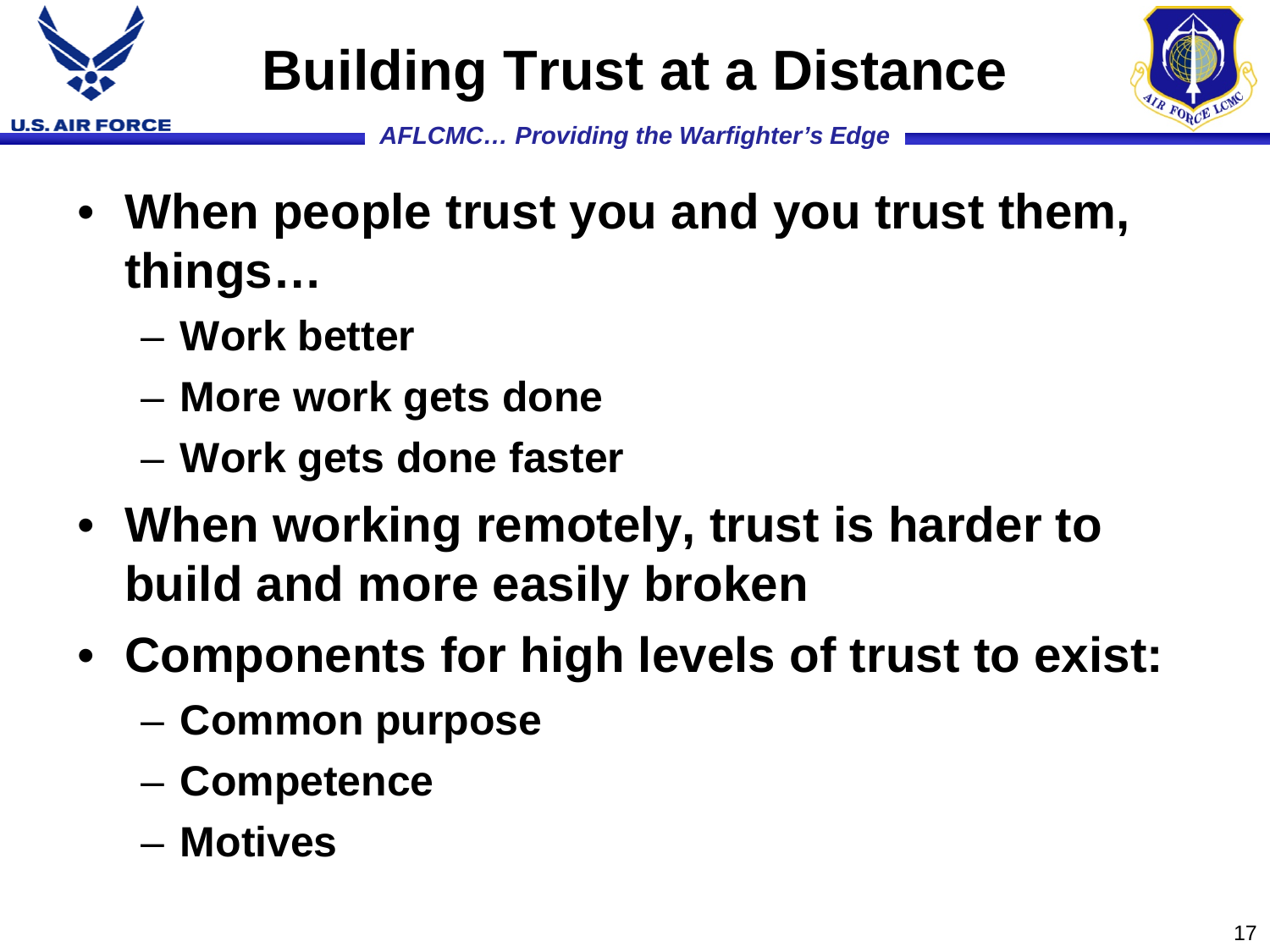

# **Building Trust at a Distance**



- **Use meetings strategically**
- **Share praise in public**
- **Delegate in public**
- **Intentionally create opportunities to get to know and build trust with each other**
- **Use technology to build relationships**
- **If you see something, say something**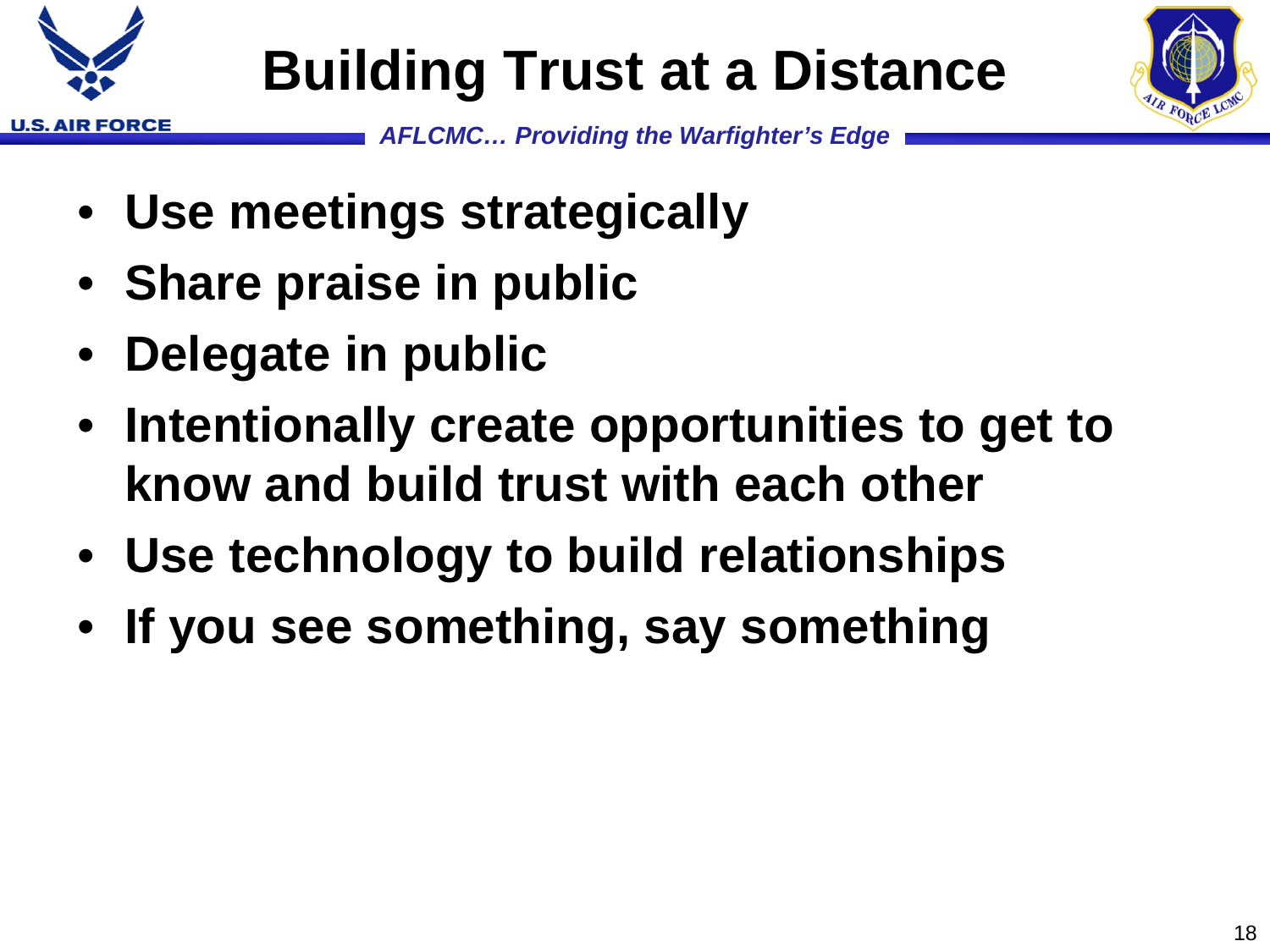





- **Leaders struggle to use technology – but you don't have to be the master of the technology**
- **To make communication happen, you must choose, and use, the best tools effectively – find someone who can assist until confidence is built**
- **Ask your team about which tools to use under which circumstances (phone, webcam, etc.)**
	- **Webcam/video reduces isolation, improves communication and builds trust**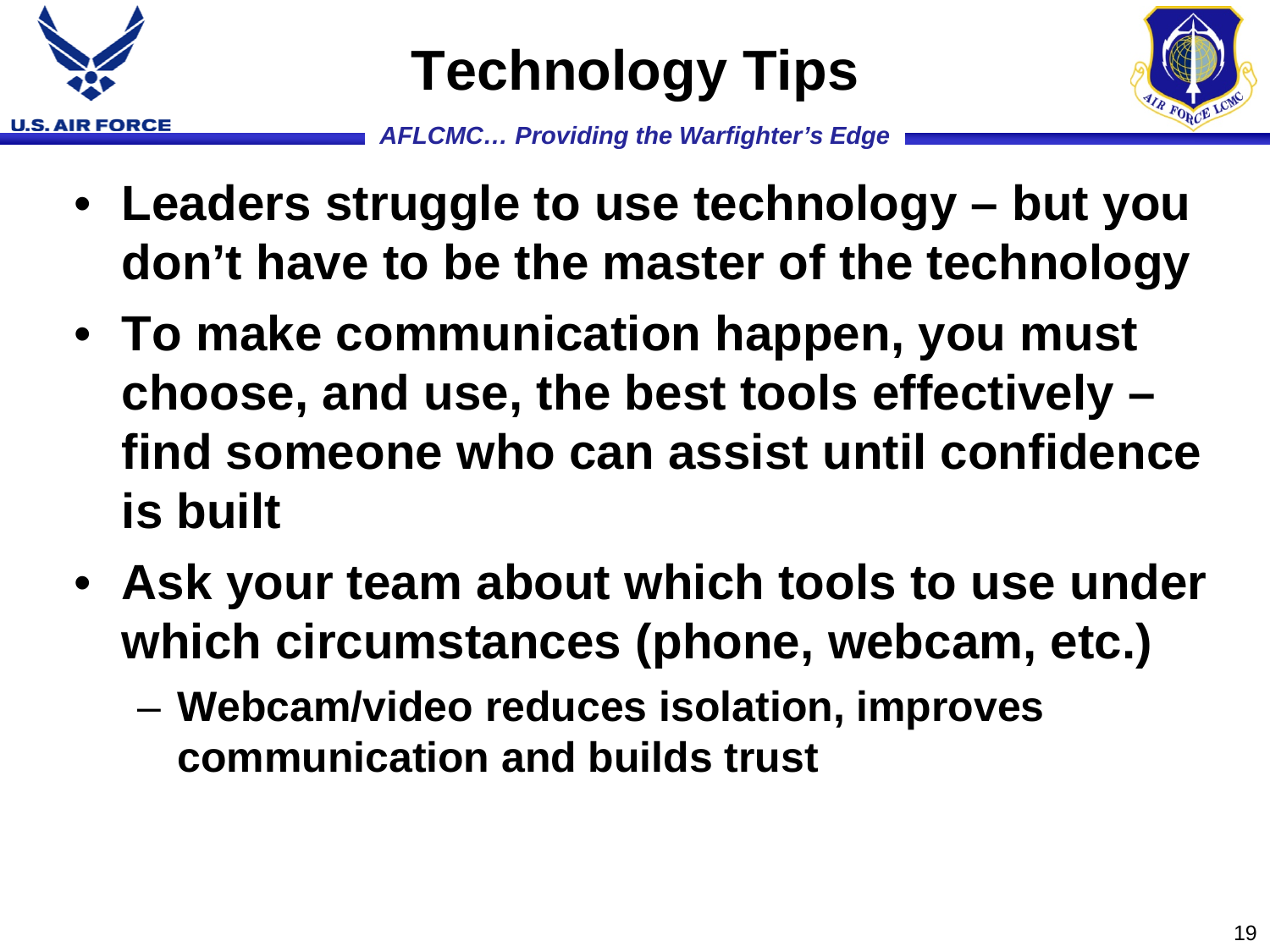



- **What you believe about yourself dictates how successful you will be**
	- **Reinforced by how you talk about yourself**
	- **You can change the conversation anytime!**
	- **Don't use "I can't do this" – change the wording**
		- **"I haven't yet figured out how to…"**
		- **"Up until now, I haven't been able to…"'**
		- **(change words like won't, never and impossible too)**
- **What are your beliefs about yourself as a leader?**
- **How are you helping/hindering your success?**
- **How can you immediately positively refocus?**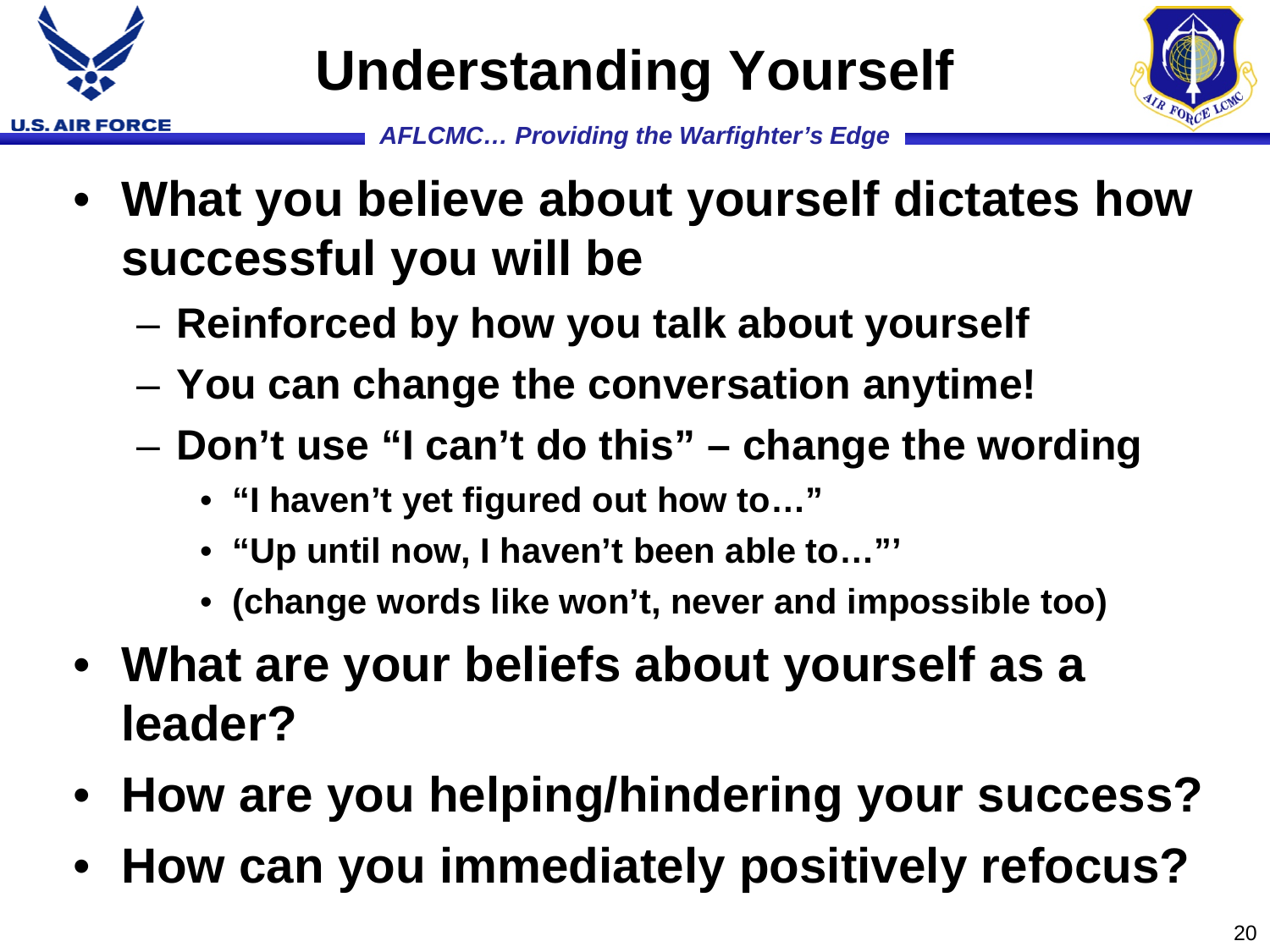

**Hard Truth**



- **If you're so indispensable to the organization that it cannot function without you, you're doing something wrong**
	- **Does your team know what it should be doing?**
	- **Are you the only source for answers?**
	- **Do you have the right people in the right roles?**
	- **Do you guard your time?**
	- **Are you answering email and phone calls when on vacation?**
- **Set reasonable boundaries – What are they? Does your team know your boundaries?**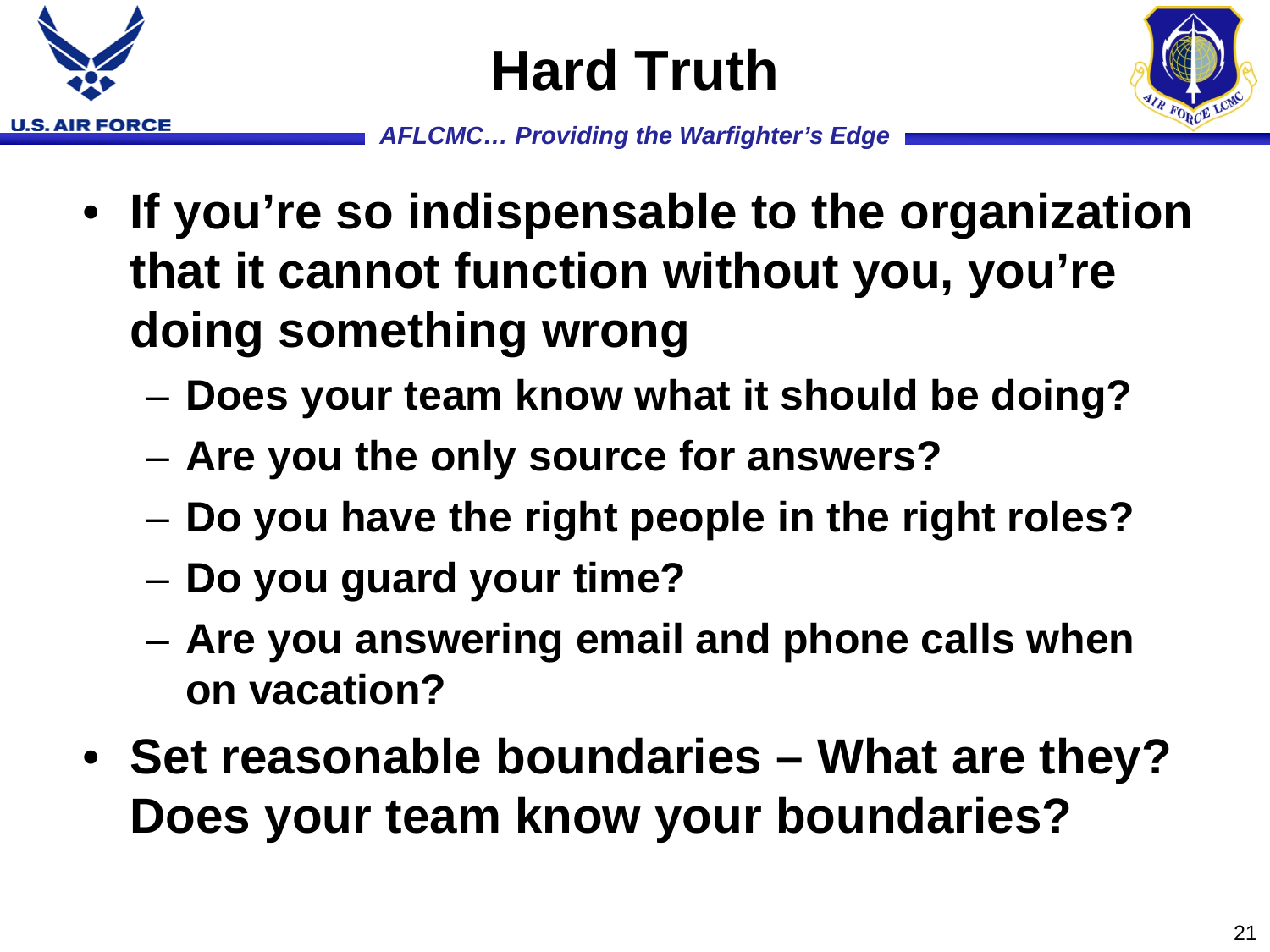



- **What specific actions can you take to be a more confident remote leader?**
- **What steps are you going to take right now to take better care of your team?**
	- **Communicate more – More critical than ever!**
	- **Connect – People are physically isolated – help with emotional disconnect by connecting**
	- **Ask the team how you can help/What do they need as a team or individually**
- **When will you begin?**
- **What help will you need?**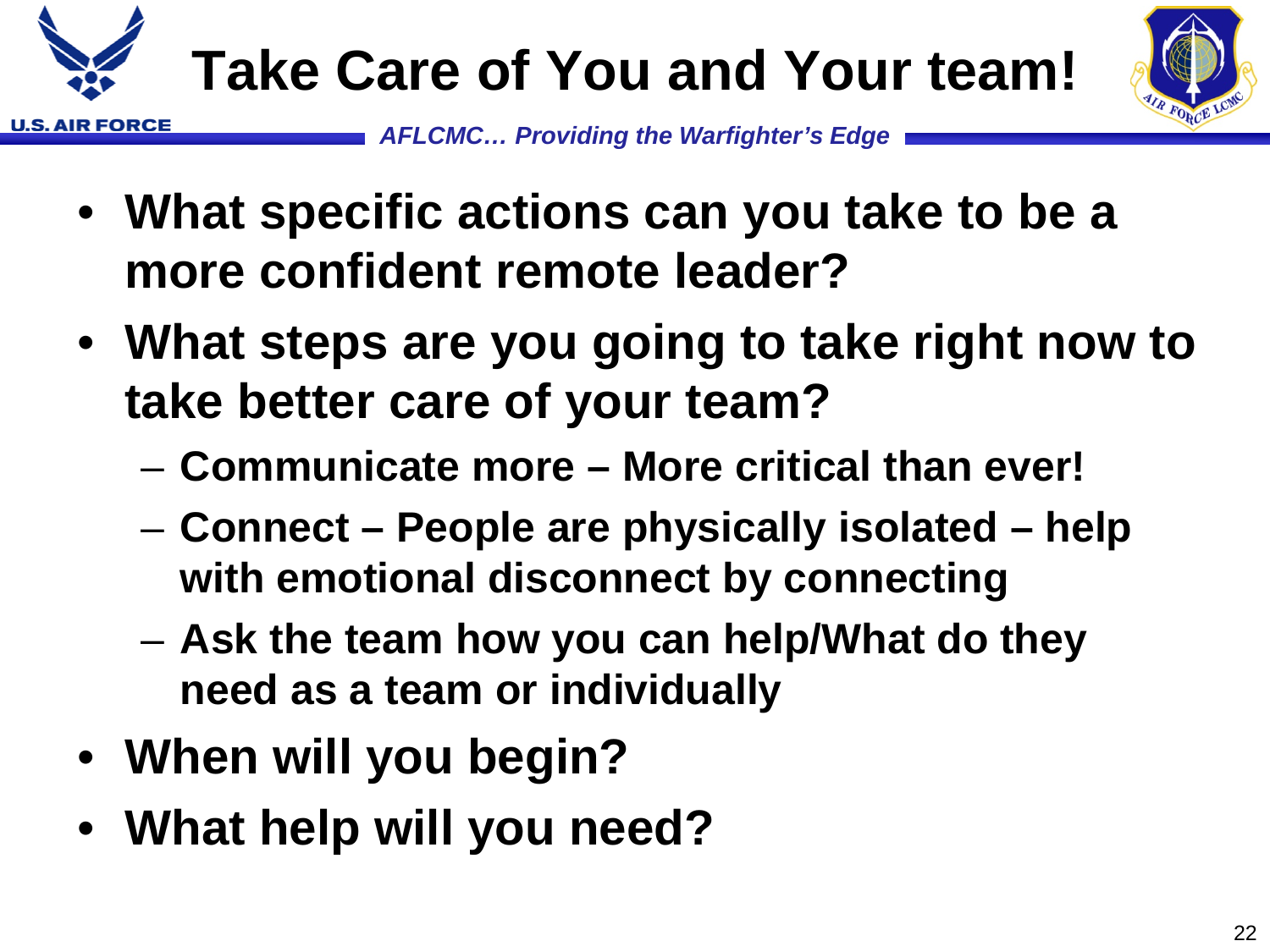



- **What kind of organization do you want to be?**
- **How does the remote workforce fit into the culture that you want to create?**
- **What behaviors do you expect from longdistance leaders?** 
	- **What skill gaps must you address?**
- **What is your plan to develop and support long-distance leaders? How will your organization support remote team members?**
- **Make time to practice to build confidence!**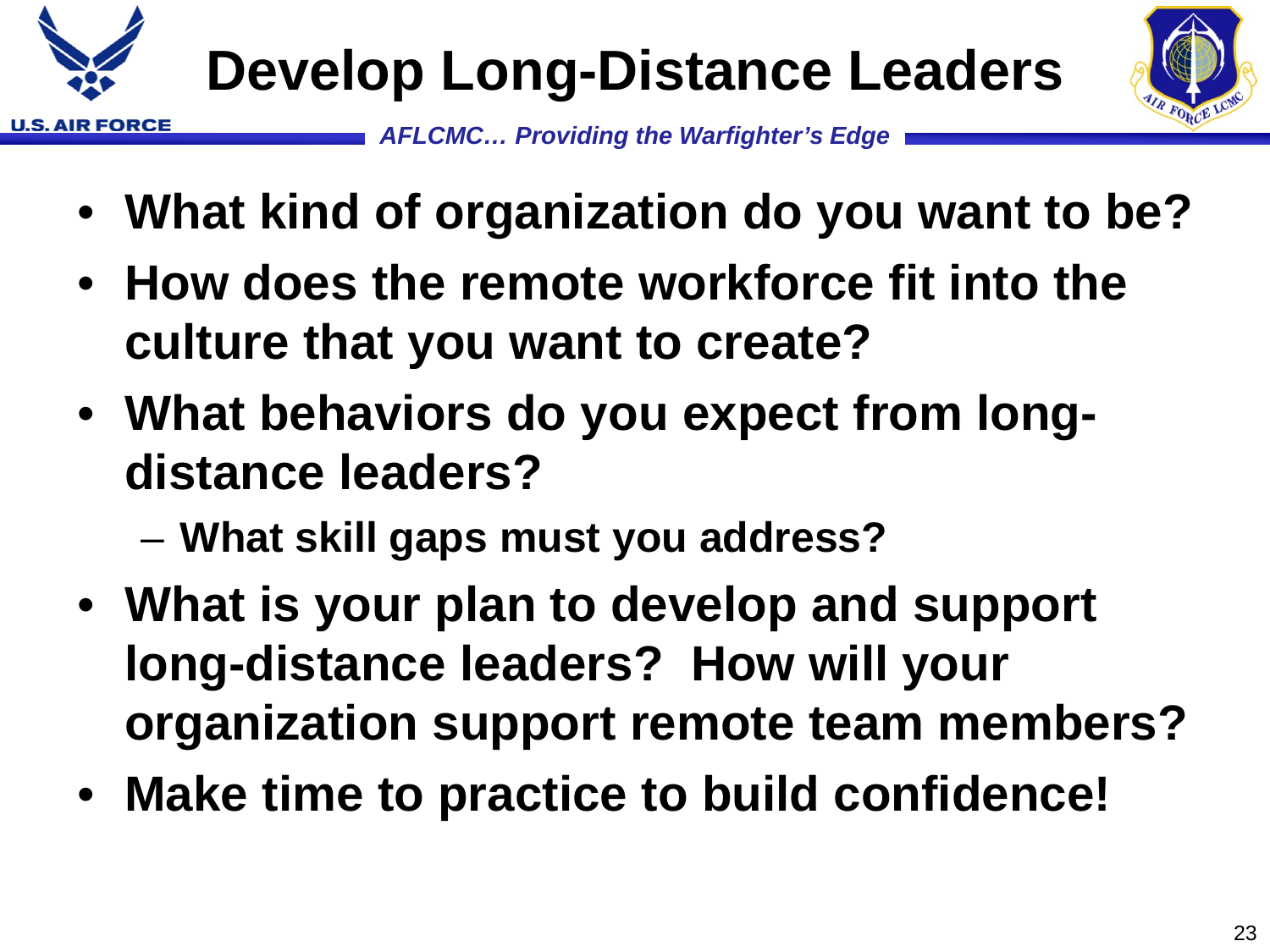





- **The focus of developing and supporting should be learning; not training**
	- **Connect learning to the work – teach people how to use technology (e.g., cell phone) by actually using the technology vs slide show instructions**
	- **Make learning available in different ways**
	- **Make it a process – if you want people to change a habit, transfer what they learn to the workplace, etc., an event alone won't work**
		- **You can't learn to play the piano by attending a quick piano skills workshop**
		- **We learn over time – not all at one time**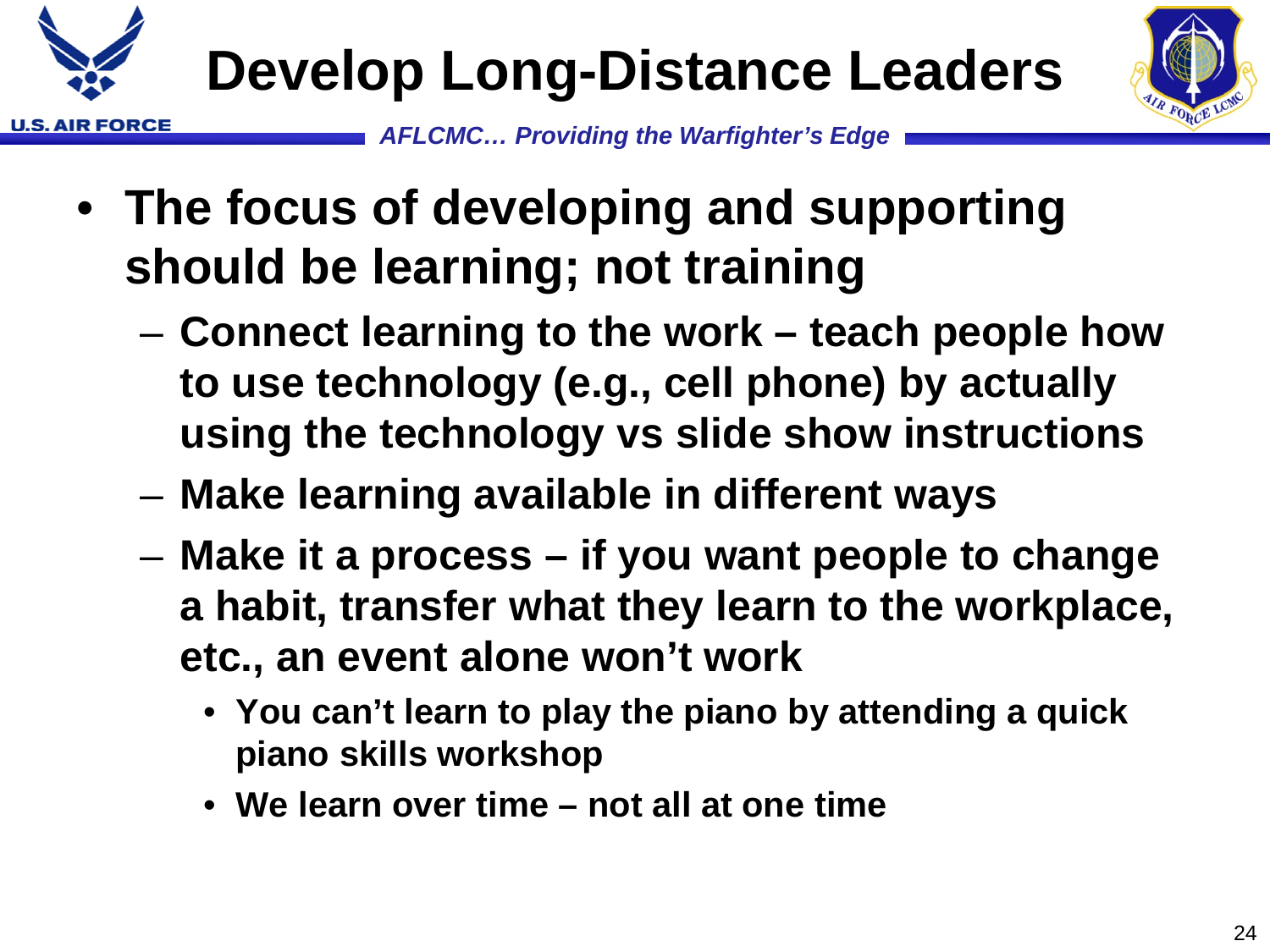

# **What Else Can You Do?**



*AFLCMC… Providing the Warfighter's Edge*

- **Try what you are learning…practice!**
- **Check out the Remote Leadership Institute at: <https://www.remoteleadershipinstitute.com/>**
	- **You'll find new ideas, tools and much more to help you lead at a distance more effectively**
	- **Most tools are free and ready for you to read, watch and apply**
- **Watch "Stop Managing Your Remote Workers As If They Work Onsite" at:**

**[https://m.youtube.com/watch?feature=youtu.be&v=](https://m.youtube.com/watch?feature=youtu.be&v=gDFdHnkohLg) gDFdHnkohLg**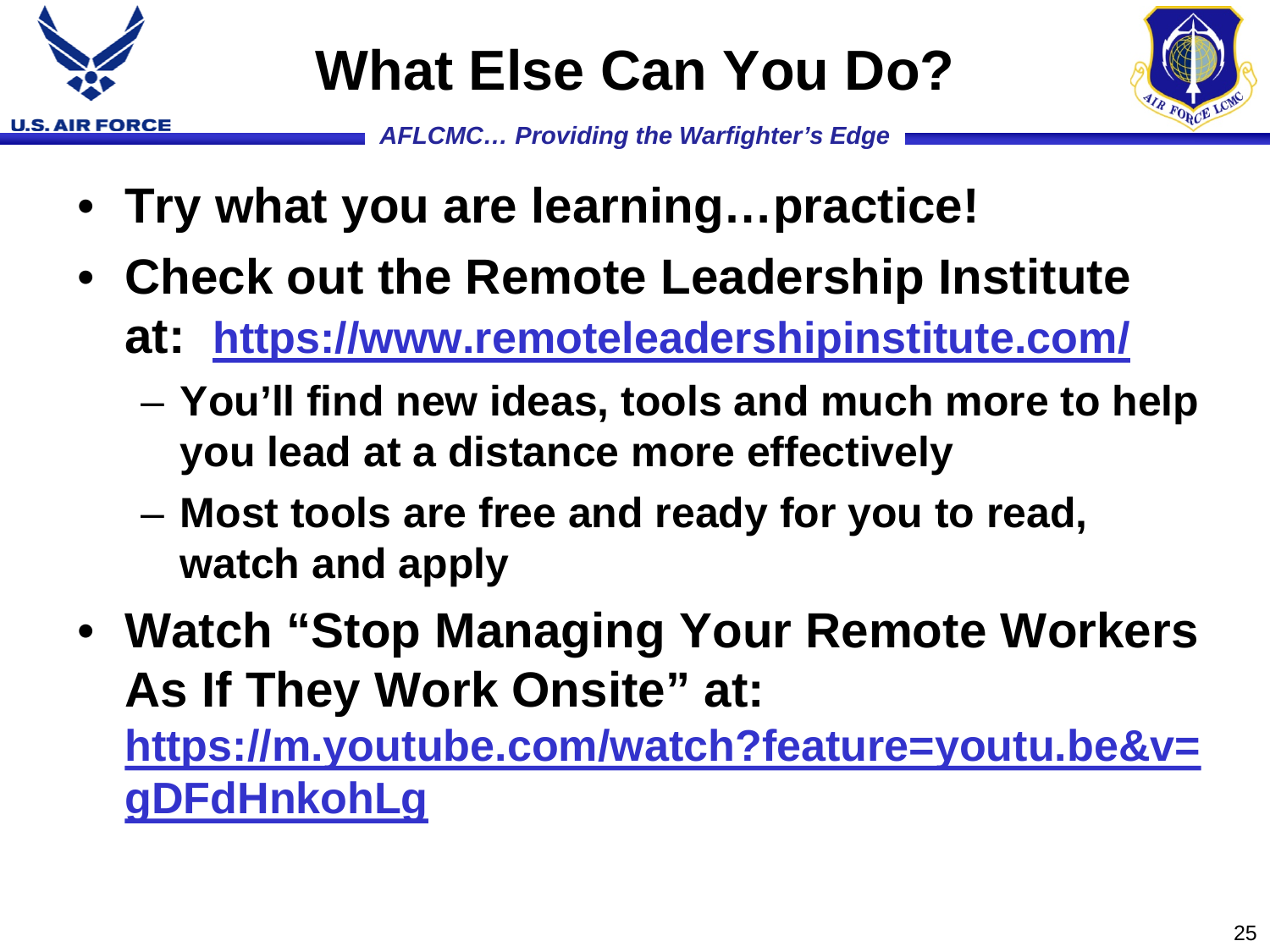

# **Additional Resources**



- **[www.LongDistanceLeaderBook.com/Resources](http://www.longdistanceleaderbook.com/Resources)**
	- **To assess how clear and aligned your team is on goals, request the "Team Goal Clarity Tool"**
	- **To build more effective remote work routines, request the "Building Remote Work Routines Checklist"**
	- **To create team goals collaboratively at a distance, request "Remote Goal Setting Checklist"**
	- **To determine your level of trust, request the "Trust Thermostat Tool"**
- **Free DISK personality test to help increase your personal and professional success – (about 10 minutes to complete): <https://discpersonalitytesting.com/ldl>**